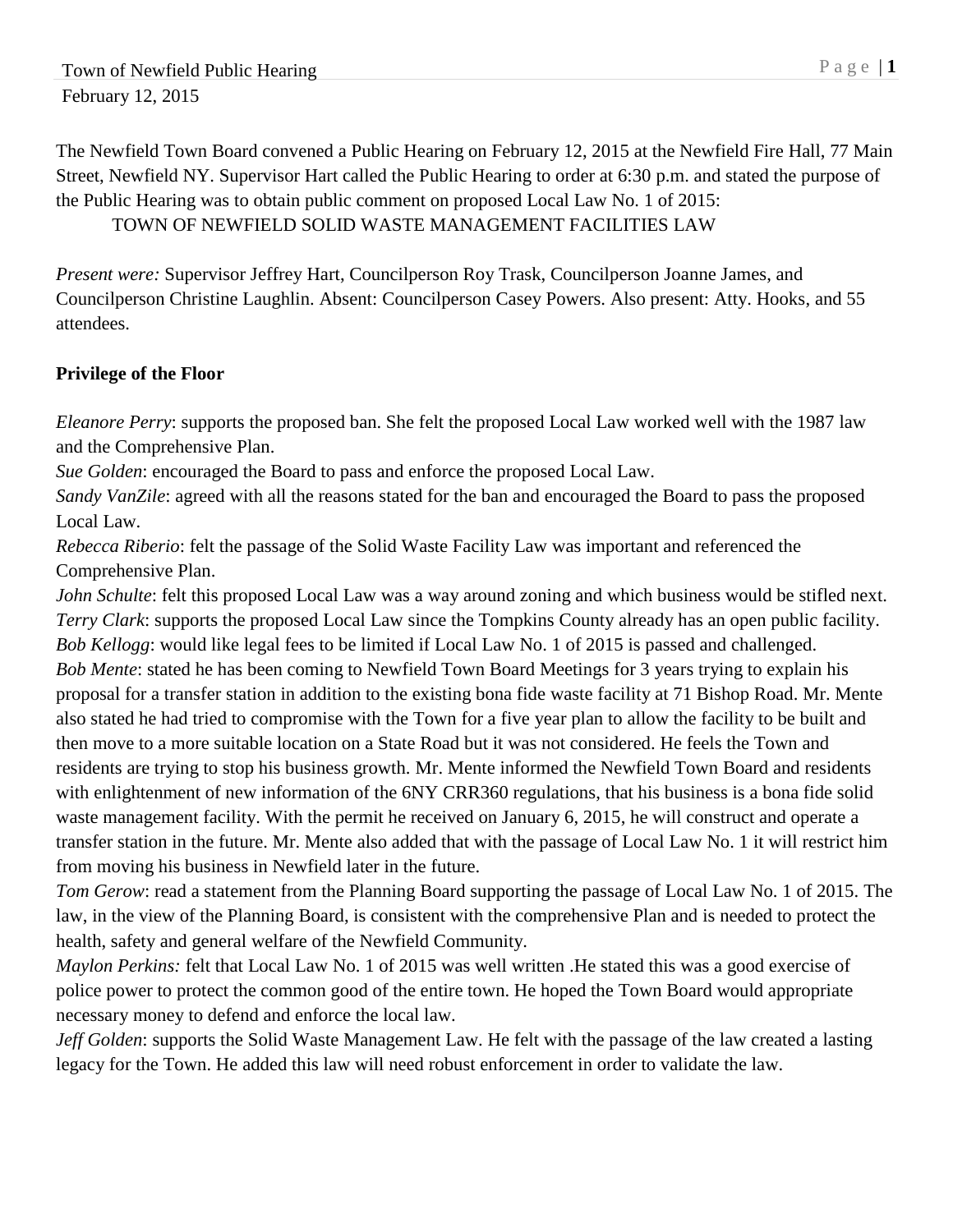*Gene VanZile*: commented that he spoke on behalf of those who are serving in the military and could not attend the Public Hearing. He felt it was the responsibility of those attending to preserve the green grasses of home. Mr. VanZile feels that if a transfer station were allowed there would be bad erosion of good things that have been fought for and a cavity would grow beyond repair in the future. He asked the board to say no to this unnecessary burden.

*Anna Brown*: voiced concern of the school buses and the children on the Bishop Road.Another concern she had was for health hazards caused from environmental impacts caused from a waste transfer station. Mrs. Brown supports Local Law No. 1 of 2015.

*Shaun Brown*: supports the passage of Local Law No. 1 of 2015. Mr. Brown cited negative impact from loss of tax revenue from school and town/county taxes.

*Madelyn Glase*: for the health and safety of Newfield residents, she supports passing Local Law No. 1 of 2015. *Gundy Lee:* supports passing Local Law No. 1 of 2015. Ms. Lee commented this was not personal against Mr. Mente as he has an existing business that will continue on Bishop Road, it just will not be a transfer station. *Dan Walker*: stated that he is a resident of the Town of Enfield and also a member of its Planning Board. Mr. Walker stated that he had reviewed the traffic patterns. He feels there will be an impact on roads and highways from the heavy truck traffic. He stated there are County and Town laws requiring heavy truck traffic addressing the heavy impact on the highways. Mr. Walker felt it would be a good idea to reduce the heavy truck traffic opportunities and the passage of Local Law No. 1 of 2015 would reduce that Mr. Walker also commented there were 2 other solid waste facilities within a 7 mile radius.

*Ashley Mente*: commented that the Casella Waste Transfer Station is a large open facility. The facility AWS is proposing to construct would be a 50x60 enclosed facility. Mrs. Mente added that the environmental impact of an enclosed facility is low to none. She added there are studies that would need to be done in order to show whether there would be an environmental impact. The studies that have been done as per their permit, clarify there is no environmental significance for their project. Mrs. Mente stated that the proposed transfer station would be run as meticulously as the current business adhering to all state regulations. Mrs. Mente also commented on the possibility of water contamination. She felt the water buffer was significantly far enough away from someone's well.

*Linda Callahan*: supports the passage of Local Law No. 1 of 2015 for the same reasons she supported the Comprehensive Plan. Ms. Callahan feels Newfield needs to look at what kind of community it wants to be in the future. Does it want to be a community that attracts new young families, does it want to be viewed as a community that treasures natural resources, or viewed as a the trash capital of Tompkins County. *Amy Heffron*: stated she does not want to see this law pass. Mrs. Heffron feels this would implement zoning and that Mr. Mente is being personally attacked and targeted. Mrs. Heffron added she had a picture on her cell phone where the past Supervisor specifically mentioned AWS rather than a transfer station. She also commented that she felt this would tie up taxpayer dollars in legal fees. Mrs. Heffron said she has been reading the definitions listed in the proposed law and felt several business's in Newfield could be impacted if passed. Mrs. Heffon asked what business would be targeted next.

*Carol Straight*: supports the proposed Local Law No. 1 of 2015.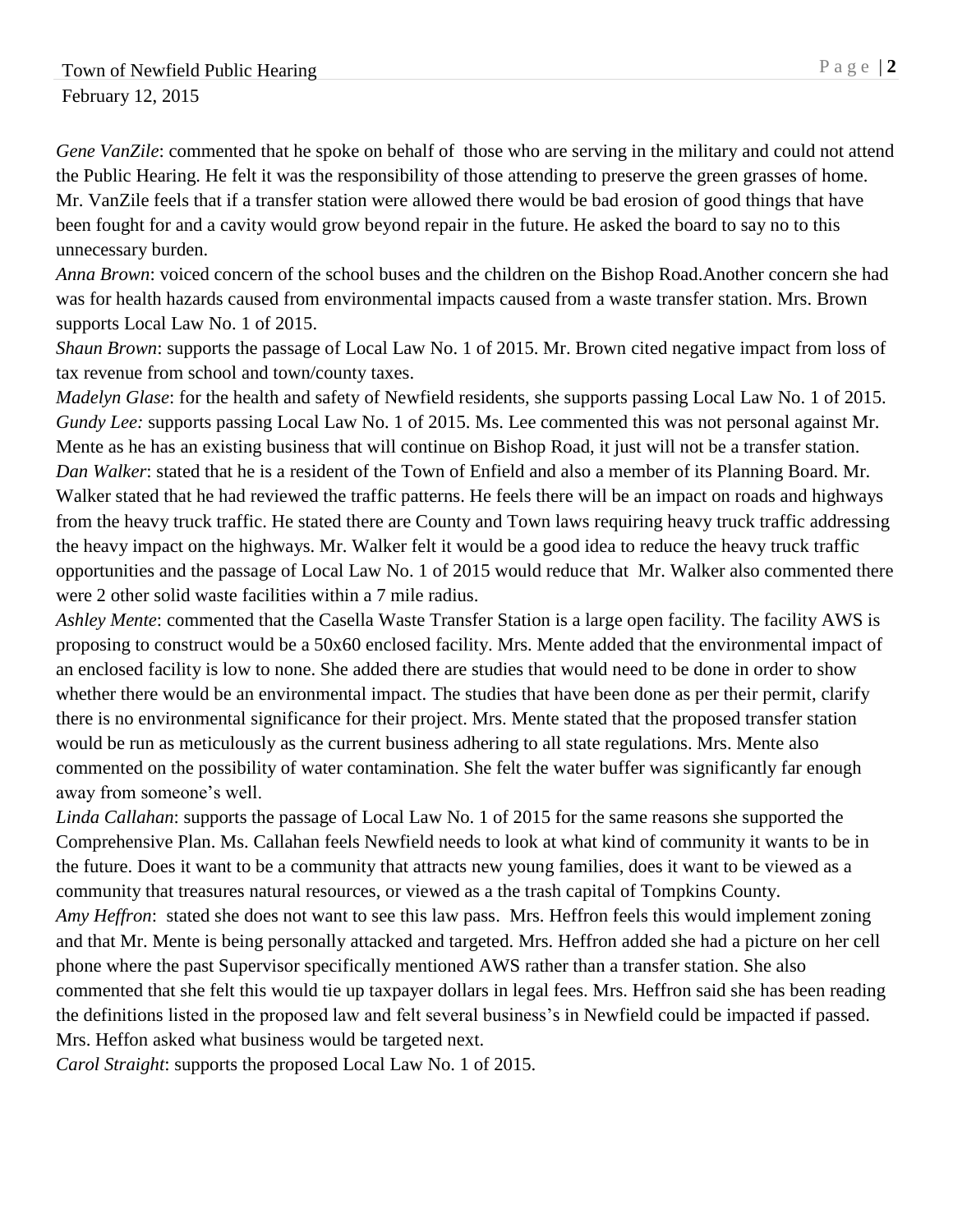*Brenda Lapp*: commented that it was more than a few people who do not want this type of business in Newfield. Ms. Lapp feels that the residents do not want Newfield industrialized and that this is the first step to industrialization. Ms.Lapp feels Local Law No. 1 needs to be passed to protect Newfield from having businesses that people do not want to live near.

*Supervisor Hart* stated 9 letters had been sent in supporting the ban, along with Shaun Brown's findings concerning the tax base study.

*Gene Yaples*: commented that while there is a transfer station in Ithaca, products are being manufactured to be recycled. Mr. Yaples felt a question to ask would be, why Newfield would not consider a transfer station in its future where jobs could be created for recycling purposes and less material being taken to landfills. Mr. Yaples felt this is a neighborhood issue, more than health and safety issue concerns. He feels the future of Newfield's future generations need to be considered. While he is not for either side, he does not want to see this law signed in.

*Becca Harber*: supports the passage of Local Law No. 1. Ms. Harber feels there are important health and safety concerns and this could be a precedent to take care of future possibilities that could happen in other areas. She hopes future Town Boards will consider if future businesses could endanger neighborhoods and if protection could be offered. While Ms. Harber is not against business, she feels it is important where to put businesses for the common good.

*Becki Weaver*: stated she lives across the road from AWS on Bishop Road. Ms. Weaver supports the construction of a waste transfer station there. She is not worried about the truck traffic and safety. What she is more worried about are the personal attacks against the Mentes. A safety issue she is concerned about is the people who stand in the road with cameras and binoculars. Ms.Weaver also feels this is a personal neighborhood issue.

*Marie Terlizzy*: is also worried about the future of Newfield. She commented that Newfield already has a transfer station; adding a second would put it in a league of its own in the State. She feels that is not a good selling point to attract new families with children. Ms. Terlizzy hopes the Town Board sees the need to take steps to assure people to feel secure with the quality of life that attracted them to Newfield as well as the value of their property. Ms. Terlizzy feels this law is the first step for the future to protect property values and trying to draw people to Newfield.

*Missy Heins*: stated she works for the Mentes. Ms. Heins stated Casella will not give her a price to dump at that transfer station. She does not support the passage of Local Law No. 1, and that it is a personal issue. *April Peres*: supports the passage of Local Law No. 1. She does not feel it is a personal issue, but rather the wrong place for a transfer station.

Being no other comments concerning proposed Local Law No 1 of 2015 Town of Newfield Solid Waste Management Facilities Law, Supervisor Hart declared the Public Hearing closed at 7:12 p.m.

Respectfully Submitted, The Exercise of the Exercise of the February 18, 2015